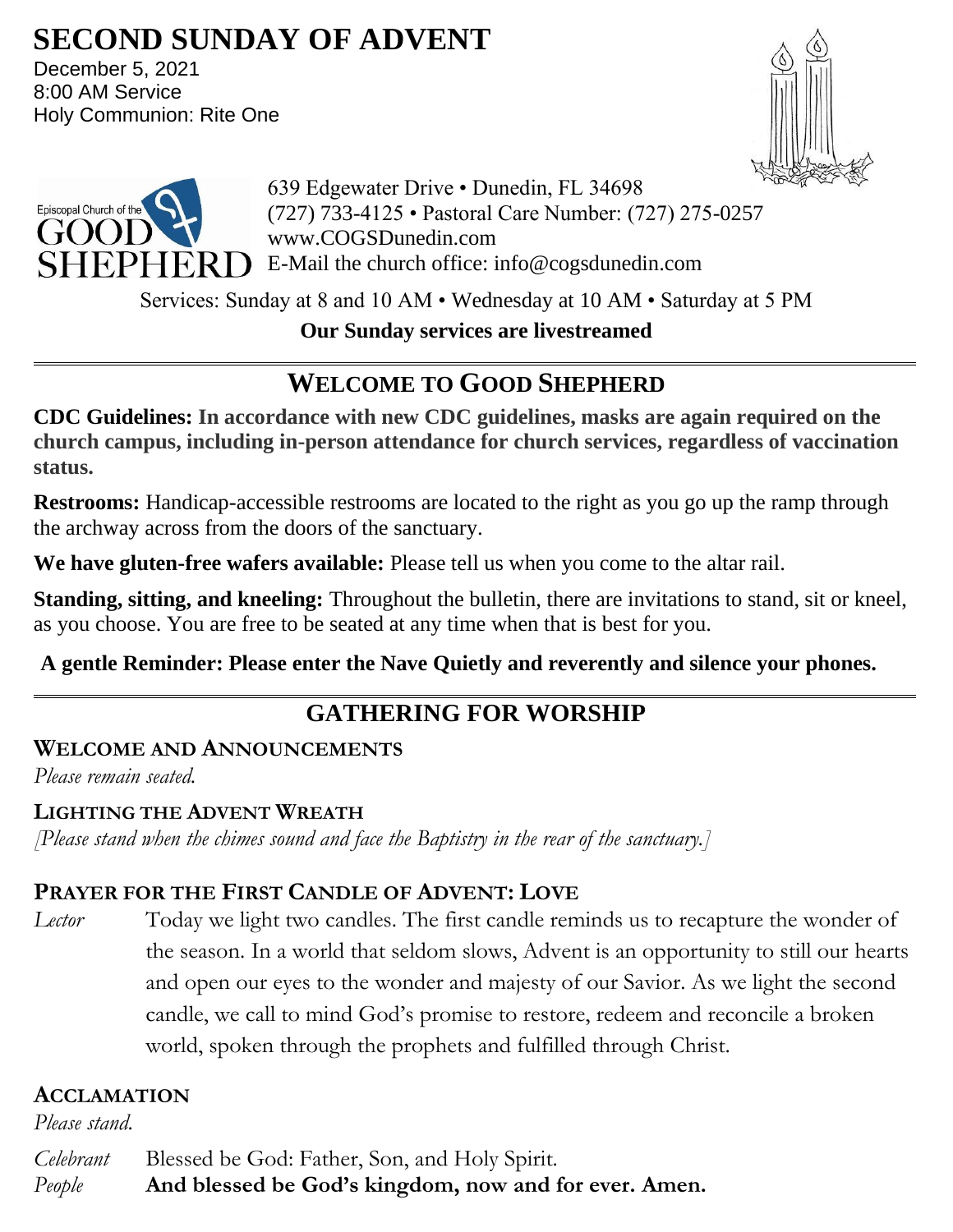## **COLLECT FOR PURITY**

*All* **Almighty God, unto whom all hearts are open, all desires known, and from whom no secrets are hid. Cleanse the thoughts of our hearts by the inspiration of thy Holy Spirit, that we may perfectly love thee, and worthily magnify thy holy Name; through Christ our Lord. Amen.**

*Celebrant* Lord, have mercy upon us. *All* **Christ, have mercy upon us.** *Celebrant* Lord, have mercy upon us.

## **THE COLLECT OF THE DAY**

*Celebrant* The Lord be with you.

*People* **And with thy Spirit.**

- *Celebrant* Let us pray… Merciful God, who sent your messengers the prophets to preach repentance and prepare the way for our salvation: Give us grace to heed their warnings and forsake our sins, that we may greet with joy the coming of Jesus Christ our Redeemer; who lives and reigns with you and the Holy Spirit, one God, now and for ever. Amen.
- *All* **Amen.**

# **THE WORD OF GOD**

#### *Please be seated.*

#### **THE FIRST READING** Baruch 5:1-9

*Lector The First Reading is taken from Baruch chapter 5…*

Take off the garment of your sorrow and affliction, O Jerusalem, and put on forever the beauty of the glory from God. Put on the robe of the righteousness that comes from God; put on your head the diadem of the glory of the Everlasting; for God will show your splendor everywhere under heaven. For God will give you evermore the name, "Righteous Peace, Godly Glory." Arise, O Jerusalem, stand upon the height; look toward the east, and see your children gathered from west and east at the word of the Holy One, rejoicing that God has remembered them. For they went out from you on foot, led away by their enemies; but God will bring them back to you, carried in glory, as on a royal throne. For God has ordered that every high mountain and the everlasting hills be made low and the valleys filled up, to make level ground, so that Israel may walk safely in the glory of God. The woods and every fragrant tree have shaded Israel at God's command. For God will lead Israel with joy, in the light of his glory, with the mercy and righteousness that come from him.

Lector The Word of the Lord. *People* **Thanks be to God.**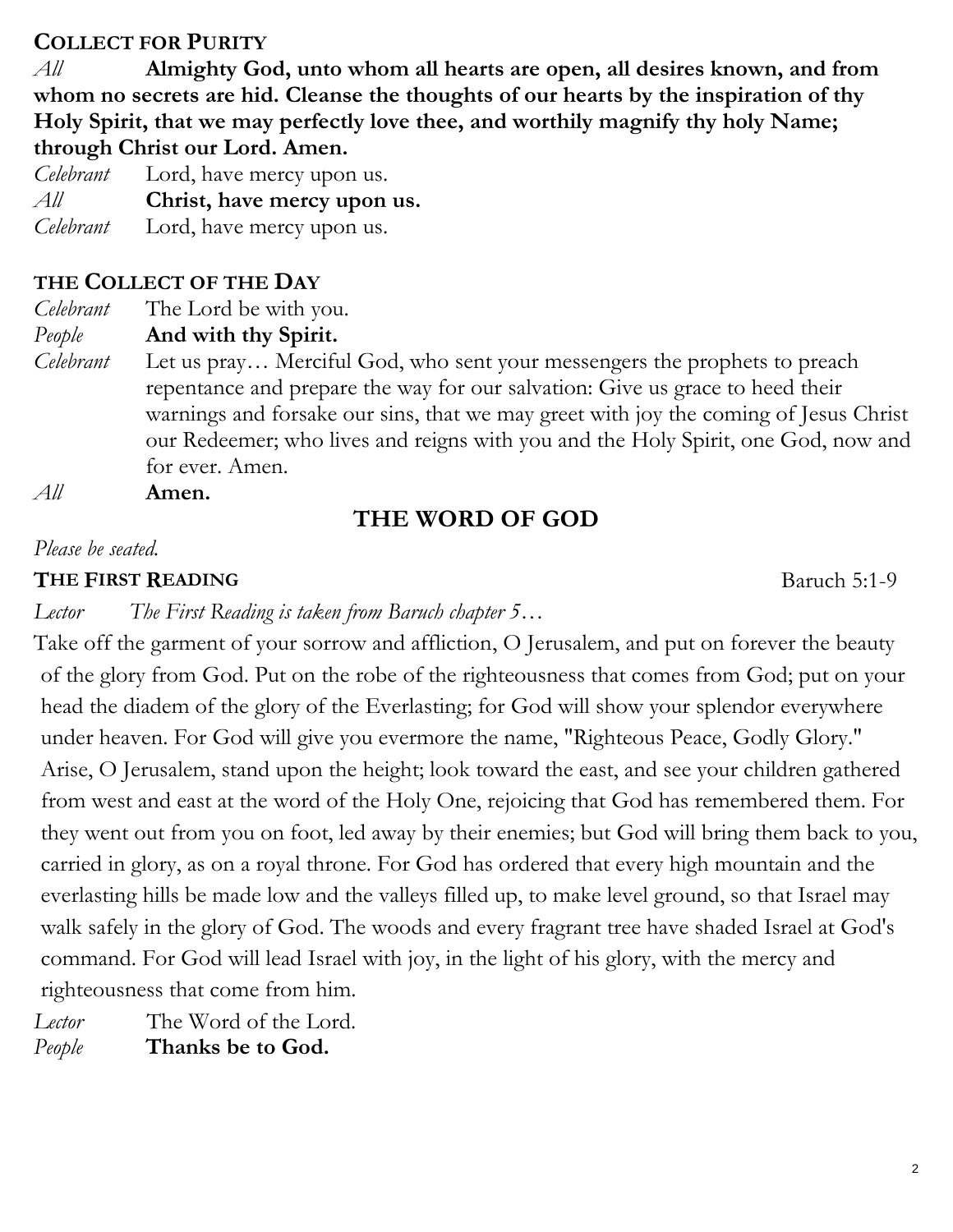## **CANTICLE 16**

*Lector We will read responsively Canticle 16…*

- *Lector* Blessed be the Lord, the God of Israel; he has come to his people and set them free.
- *People* **He has raised up for us a mighty savior, born of the house of his servant David.** *Lector* Through his holy prophets he promised of old, that he would save us from our enemies, from the hands of all who hate us.
- *People* **He promised to show mercy to our fathers and to remember his holy covenant.**
- *Lector* This was the oath he swore to our father Abraham, to set us free from the hands of our enemies, Free to worship him without fear, holy and righteous in his sight all the days of our life.
- *People* **You, my child, shall be called the prophet of the Most High, for you will go before the Lord to prepare his way,**
- *Lector* To give his people knowledge of salvation by the forgiveness of their sins.
- *People* **In the tender compassion of our God the dawn from on high shall break upon** **us,**
- *Lector* To shine on those who dwell in darkness and the shadow of death, and to guide our feet

into the way of peace.

*People* **Glory to the Father, and to the Son, and to the Holy Spirit: as it was in the beginning, is now, and will be for ever. Amen.**

# **THE SECOND READING** Philippians 1:3-11

*Lector The Second Reading is taken from Philippians chapter 1…*

I thank my God every time I remember you, constantly praying with joy in every one of my prayers for all of you, because of your sharing in the gospel from the first day until now. I am confident of this, that the one who began a good work among you will bring it to completion by the day of Jesus Christ. It is right for me to think this way about all of you, because you hold me in your heart, for all of you share in God's grace with me, both in my imprisonment and in the defense and confirmation of the gospel. For God is my witness, how I long for all of you with the compassion of Christ Jesus. And this is my prayer, that your love may overflow more and more with knowledge and full insight to help you to determine what is best, so that in the day of Christ you may be pure and blameless, having produced the harvest of righteousness that comes through Jesus Christ for the glory and praise of God.

*Lector* The Word of the Lord. *People* **Thanks be to God.**

# **THE GOSPEL** Luke 3:1-6

*Please stand. Deacon* The Holy Gospel of our Lord Jesus Christ according to Luke. *People* **Glory be to thee, O Lord.**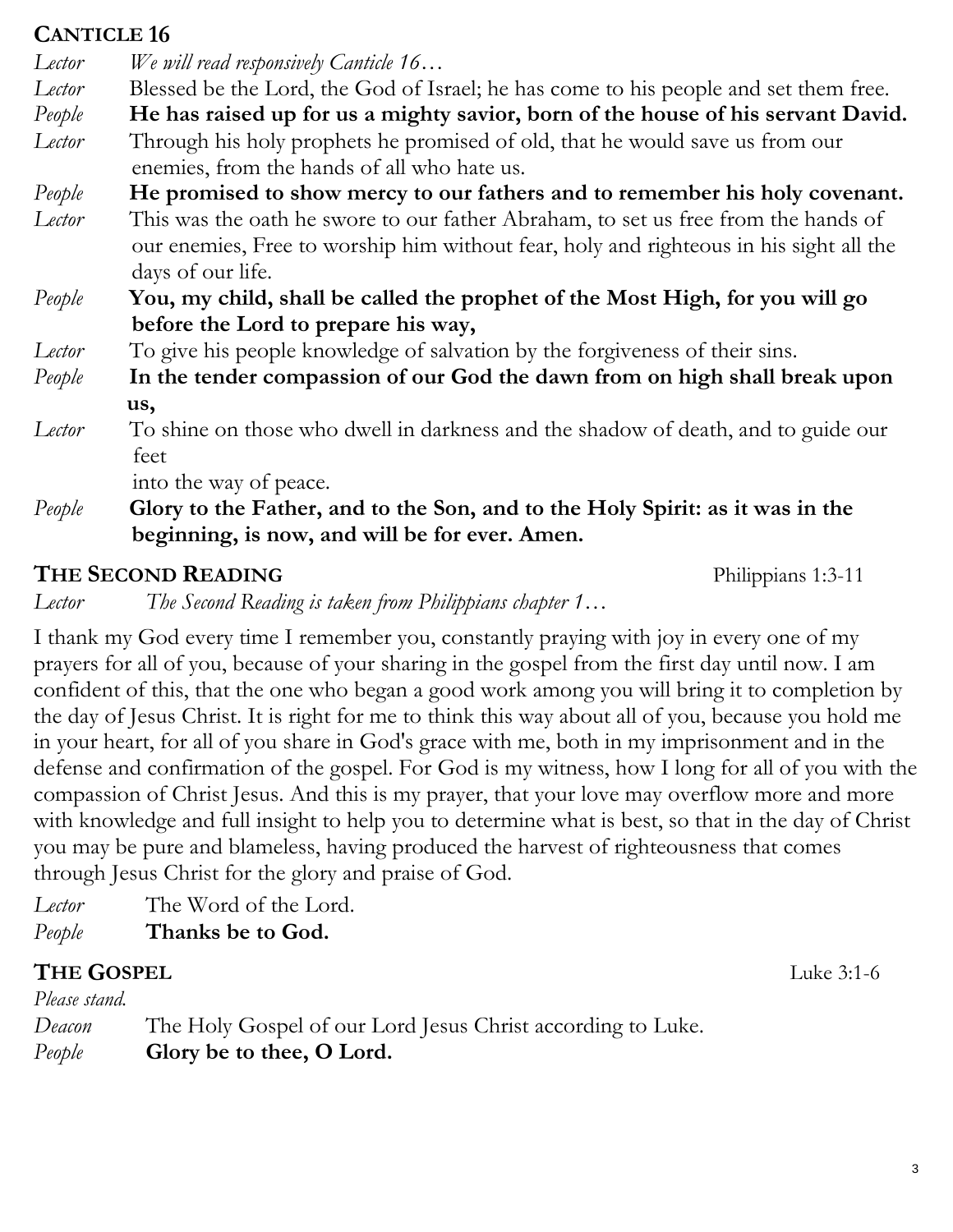*Deacon* In the fifteenth year of the reign of Emperor Tiberius, when Pontius Pilate was governor of Judea, and Herod was ruler of Galilee, and his brother Philip ruler of the region of Ituraea and Trachonitis, and Lysanias ruler of Abilene, during the high priesthood of Annas and Caiaphas, the word of God came to John son of Zechariah in the wilderness. He went into all the region around the Jordan, proclaiming a baptism of repentance for the forgiveness of sins, as it is written in the book of the words of the prophet Isaiah, "The voice of one crying out in the wilderness: 'Prepare the way of the Lord, make his paths straight. Every valley shall be filled, and every mountain and hill shall be made low, and the crooked shall be made straight, and the rough ways made smooth; and all flesh shall see the salvation of God.'"

*Deacon* The Gospel of the Lord. *People* **Praise be to thee, O Christ.**

**SERMON** The Rev. Whitney Burton

*Please be seated.*

**NICENE CREED** *Please stand.*

*People* **We believe in one God, the Father, the Almighty, maker of heaven and earth, of all that is, seen and unseen. We believe in one Lord, Jesus Christ, the only Son of God, eternally begotten of the Father, God from God, Light from Light, true God from true God, begotten, not made, of one Being with the Father. Through him all things were made. For us and for our salvation he came down from heaven: by the power of the Holy Spirit he became incarnate from the Virgin Mary, and was made man. For our sake he was crucified under Pontius Pilate; he suffered death and was buried. On the third day he rose again in accordance with the Scriptures; he ascended into heaven and is seated at the right hand of the Father. He will come again in glory to judge the living and the dead, and his kingdom will have no end. We believe in the Holy Spirit, the Lord, the giver of life, who proceeds from the Father and the Son. With the Father and the Son he is worshiped and glorified. He has spoken through the Prophets. We believe in one holy catholic and apostolic Church. We acknowledge one baptism for the forgiveness of sins. We look for the resurrection of the dead, and the life of the world to come. AMEN.**

**PRAYERS OF THE PEOPLE** 

*Please sit, stand, or kneel, as you prefer.*

*Deacon* Let us pray for the whole state of Christ's Church and the world.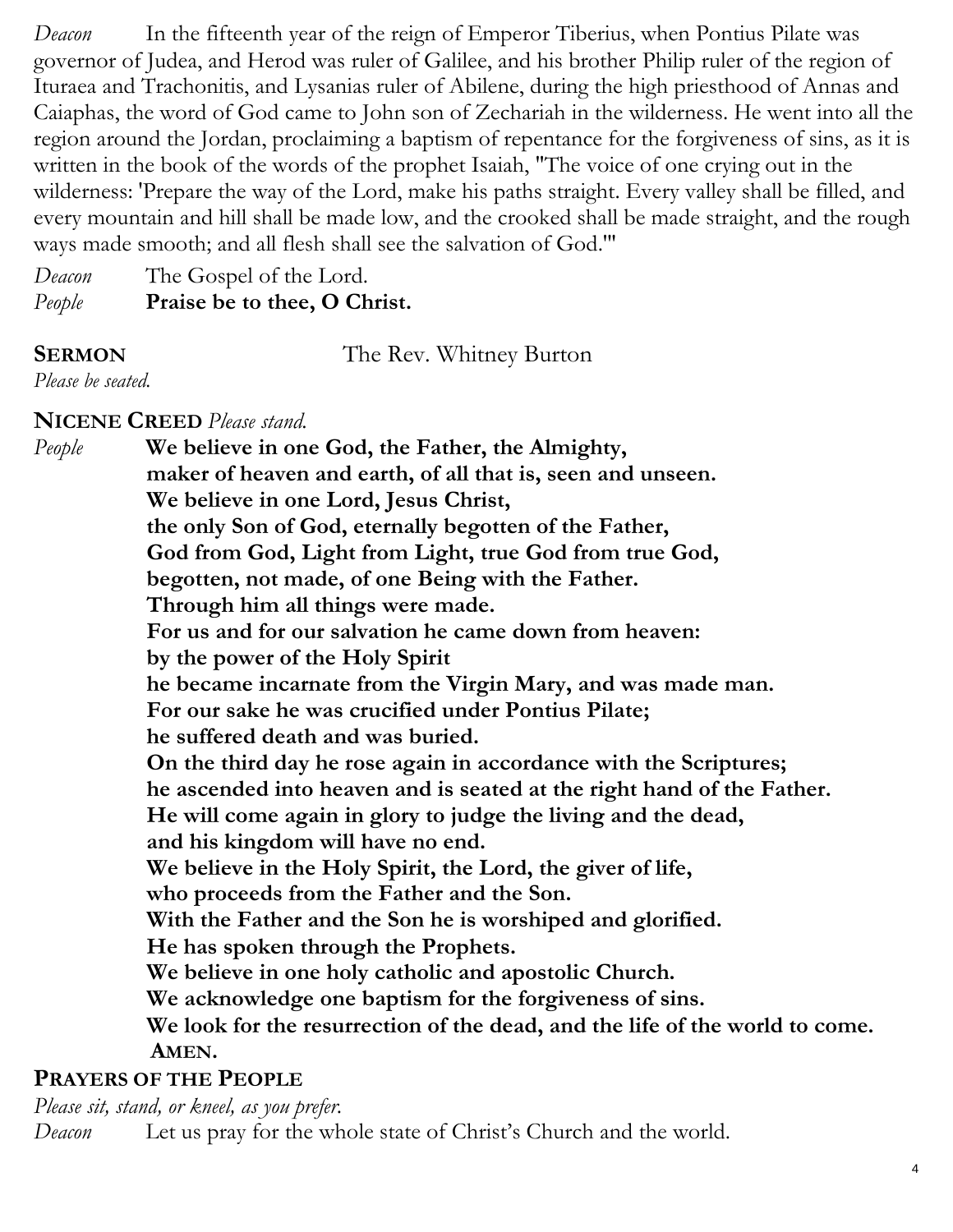*Lector* Almighty and everliving God, who in thy holy Word hast taught us to make prayers, and supplications, and to give thanks for all humanity receive these our prayers which we offer unto thy divine Majesty, beseeching thee to inspire continually the Universal Church with the spirit of truth, unity, and concord; and grant that all those who do confess thy holy Name may agree in the truth of thy holy Word, and live in unity and godly love. God of Light and Life,

### *People* **We pray to you.**

*Lector* Give grace, O heavenly Father, to all bishops, especially to Michael, our Presiding Bishop; Dabney, our Bishop; Barry and Michael, our Assisting Bishops; Whitney, our Rector; Cindy, our Deacon; to our companion diocese of the Dominican Republic; to these Episcopal Churches in our Diocese; St. Mary Magdalene, Bradenton; St. Mary's, Bonita Springs; St. Mary's, Dade City; St. Mary's, Palmetto; St. Mary's, Tampa; St. Matthew's, St. Petersburg, Clearwater Deanery Collaboration Partners; and to all priests, deacons, and the laity in their ministry; that they may, both by their life and doctrine, set forth thy true and lively Word, and rightly and duly administer thy holy Sacraments. God of Light and Life,

#### *People* **We pray to you.**

*Lector* And to all thy people give thy heavenly grace, and especially to this congregation here present; that, with meek heart and due reverence, they may hear and receive thy holy Word, truly serving thee in holiness and righteousness all the days of their life. God of Light and Life,

#### *People* **We pray to you.**

*Lector* We beseech thee also so to rule the hearts of those who bear the authority of government in this and every land, especially our elected leaders, that they may be led to wise decisions and right actions for the welfare and peace of the world. We pray that all God's children, especially those in the Middle East, might live in the hope of the world peace for which we are created. God of Light and Life,

#### *People* **We pray to you.**

*Lector* And we most humbly beseech thee, of thy goodness, O Lord, to comfort and succor [*Add handwritten names from notebook*] and all those who, in this transitory life, are in trouble, sorrow, need, sickness, or any other adversity, especially those listed in the weekly news who have asked for our prayers. I now invite you to pray for others by name, aloud or in your hearts. [*Leave time…*] God of Light and Life,

#### *People* **We pray to you.**

*Lector* Open, O Lord, the eyes of all people to behold thy gracious hand in all thy works, that, rejoicing in thy whole creation, they may honor thee with their substance, and be faithful stewards of thy bounty. We give thanks for the flowers given to the Glory of God, and for all the blessings of this life, especially the birthdays this coming week of for Betty Lombardo, Dick Smedley, Andrea Zahn, Marilyn Nalewajek, and Bill Elmendorf, God of Light and Life,

#### *People* **We pray to you.**

*Lector* And we also bless thy holy Name for all thy servants departed this life in thy faith and fear, [*especially… add names from notebook*]. Please add names of those on your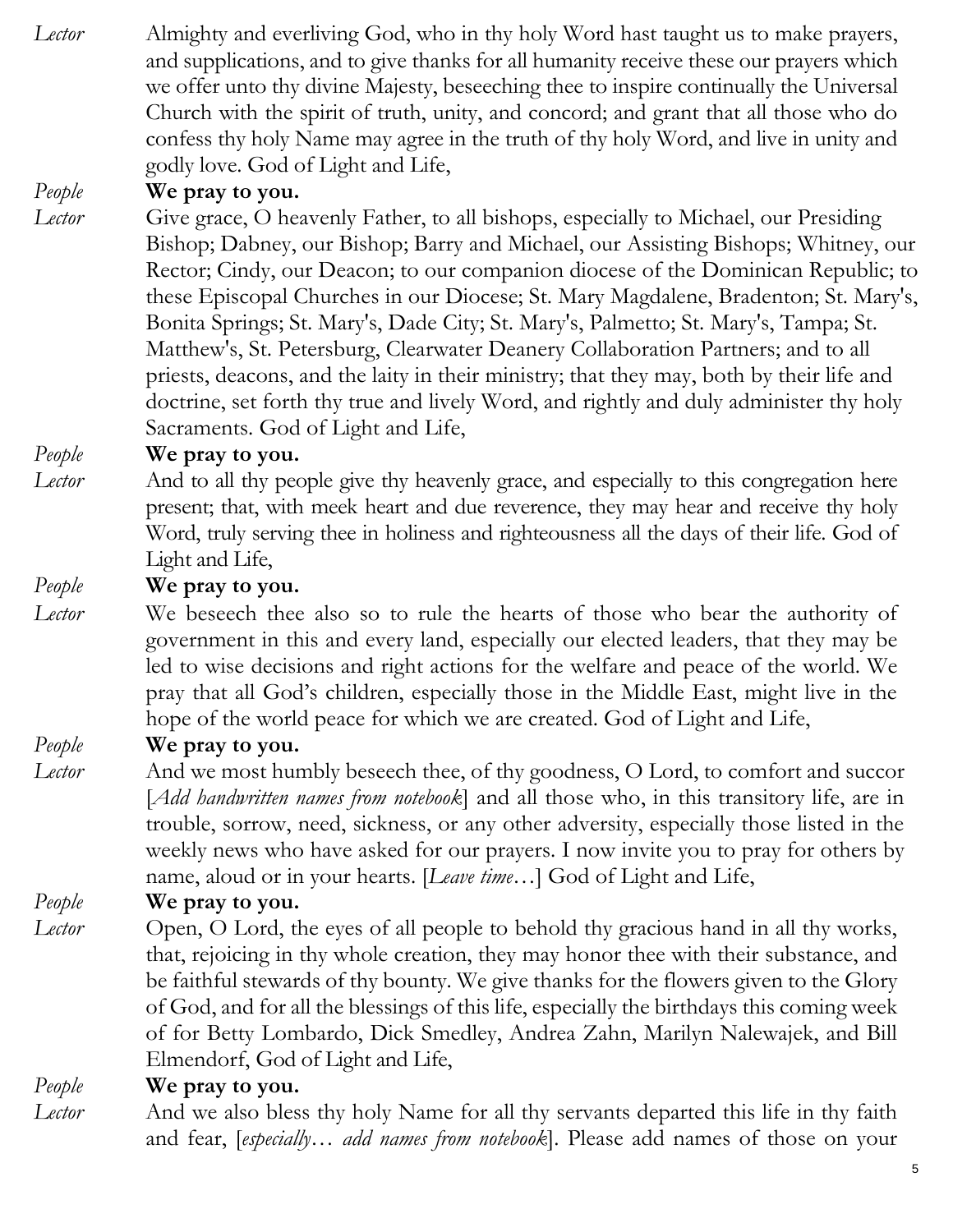heart, silently or aloud. [*Leave time…*] We beseech thee to grant them continual growth in thy love and service; and to grant us grace so to follow the good examples of all thy saints, that with them we may be partakers of thy heavenly kingdom. God of Light and Life,

*People* **We pray to you.**

*Lector* Grant these our prayers, O Father, for Jesus Christ's sake, our only Mediator and Advocate.

*The Celebrant adds a concluding collect. People* **AMEN.**

## **CONFESSION AND ABSOLUTION**

*Please kneel or stand.*

- *Deacon* Let us humbly confess our sins unto Almighty God. [*Silence is kept.*] Most merciful God,
- *People* **We confess that we have sinned against thee in thought, word, and deed, by what we have done, and by what we have left undone. We have not loved thee with our whole heart; we have not loved our neighbors as ourselves. We are truly sorry and we humbly repent. For the sake of thy Son Jesus Christ, have mercy on us and forgive us; that we may delight in thy will, and walk in thy ways, to the glory of thy Name. Amen.**
- *Celebrant* Almighty God, our heavenly Father, who of his great mercy hath promised forgiveness of sins to all those who with hearty repentance and true faith turn unto him, have mercy upon you, pardon and deliver you from all your sins, confirm and strengthen you in all goodness, and bring you to everlasting life; through Jesus Christ our Lord.

*People* **Amen.**

# **THE GREETING OF PEACE**

*Please stand. Celebrant* The peace of the Lord be always with you. *People* **And with thy spirit. THE HOLY COMMUNION**

## **OFFERTORY SENTENCE**

*Please be seated.*

# **PRESENTATION OF THE OFFERINGS**

*Deacon* As we receive these gifts, we acknowledge

*People* **All things come from thee, O Lord and of thine own have we given thee.**

# **THE GREAT THANKSGIVING:** Eucharistic Prayer II

- *Celebrant* The Lord be with you.
- *People* **And with thy spirit.**
- *Celebrant* Lift up your hearts.
- *People* **We lift them up unto the Lord.**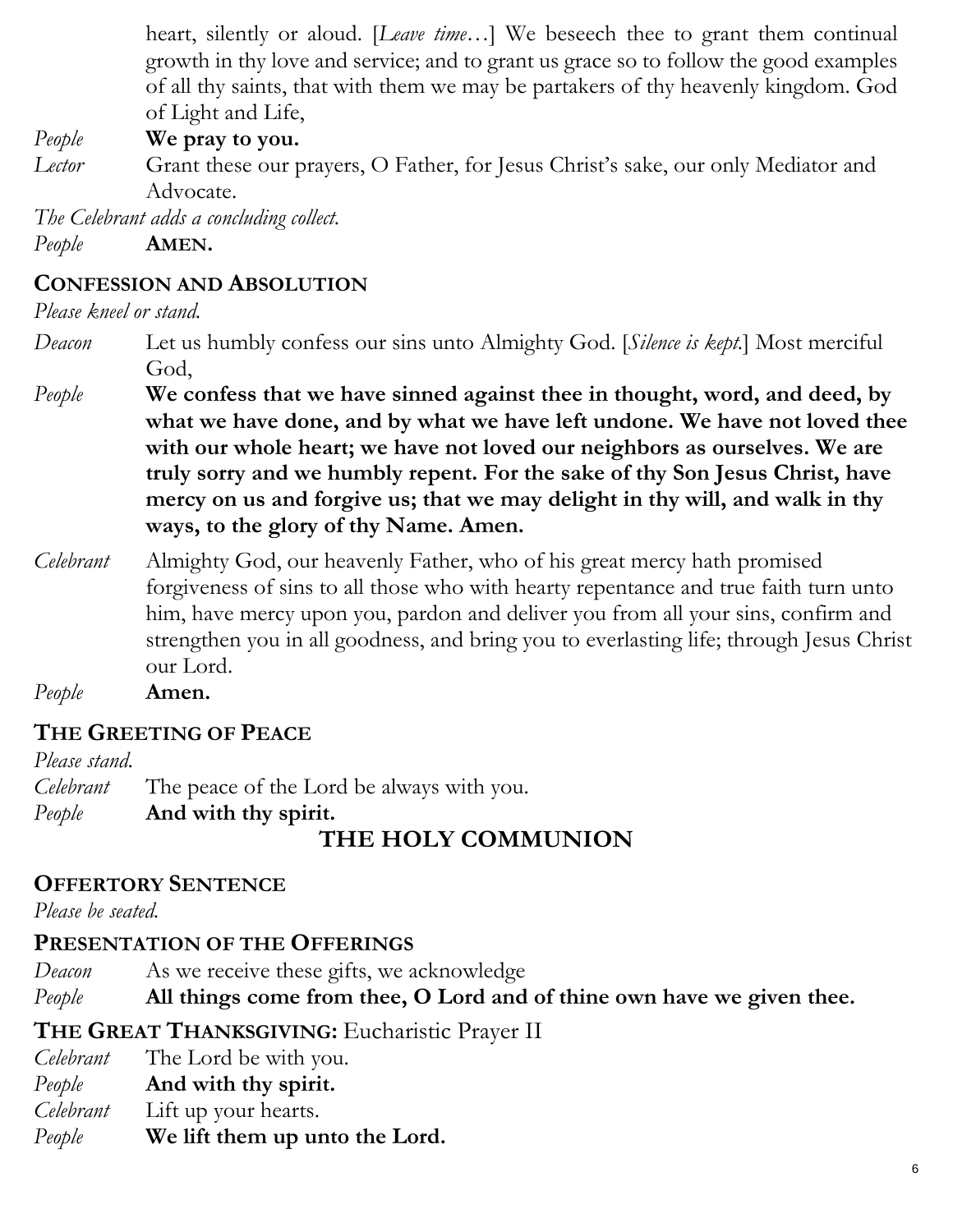*Celebrant* Let us give thanks unto our Lord God.

## *People* **It is meet and right so to do.**

*Celebrant* It is very meet, right, and our bounden duty, that we should at all times, and in all places, give thanks unto thee, O Lord, holy Father, almighty, everlasting God, Creator of the light and source of life, who hast made us in thine image, and called us to new life in Jesus Christ our Lord. Therefore, with Angels and Archangels, and with all the company of heaven, we laud and magnify thy glorious Name; evermore praising thee, and saying,

### *People* **Holy, holy, holy, Lord God of Hosts: Heaven and earth are full of thy glory. Glory be to thee, O Lord Most High. Blessed is he that cometh in the name of the Lord. Hosanna in the highest.**

## *Please kneel or stand, as you choose.*

*Celebrant* All glory be to thee, O Lord our God, for that thou didst create heaven and earth, and didst make us in thine own image; and, of thy tender mercy, didst give thine only Son Jesus Christ to take our nature upon him, and to suffer death upon the cross for our redemption. He made there a full and perfect sacrifice for the whole world; and did institute, and in his holy Gospel command us to continue, a perpetual memory of that his precious death and sacrifice, until his coming again.

For in the night in which he was betrayed, he took bread; and when he had given thanks to thee, he broke it, and gave it to his disciples, saying, "Take, eat, this is my Body, which is given for you. Do this in remembrance of me."

Likewise, after supper, he took the cup; and when he had given thanks, he gave it to them, saying, "Drink this, all of you; for this is my Blood of the New Covenant, which is shed for you, and for many, for the remission of sins. Do this, as oft as ye shall drink it, in remembrance of me."

Wherefore, O Lord and heavenly Father, we thy people do celebrate and make, with these thy holy gifts which we now offer unto thee, the memorial thy Son hath commanded us to make; having in remembrance his blessed passion and precious death, his mighty resurrection and glorious ascension; and looking for his coming again with power and great glory. And we most humbly beseech thee, O merciful Father, to hear us, and, with thy Word and Holy Spirit, to bless and sanctify these gifts of bread and wine, that they may be unto us the Body and Blood of thy dearly-beloved Son Jesus Christ.

*Celebrant and People* **And we earnestly desire thy fatherly goodness to accept this our sacrifice of praise and thanksgiving, whereby we offer and present unto thee, O Lord, our selves, our souls and bodies. Grant, we beseech thee, that all who partake of this Holy Communion may worthily receive the most precious Body and Blood of thy Son Jesus Christ, and be filled with thy grace and heavenly benediction; and also that we and all thy whole Church may be made one body with him, that he may dwell in us, and we in him; through the same Jesus Christ our Lord;** 

*Celebrant* By whom, and with whom, and in whom, in the unity of the Holy Ghost all honor and glory be unto thee, O Father Almighty, world without end.

## *People* **AMEN.**

## **THE LORD'S PRAYER**

*Celebrant* And now, as our Savior Christ hath taught us, we are bold to say,